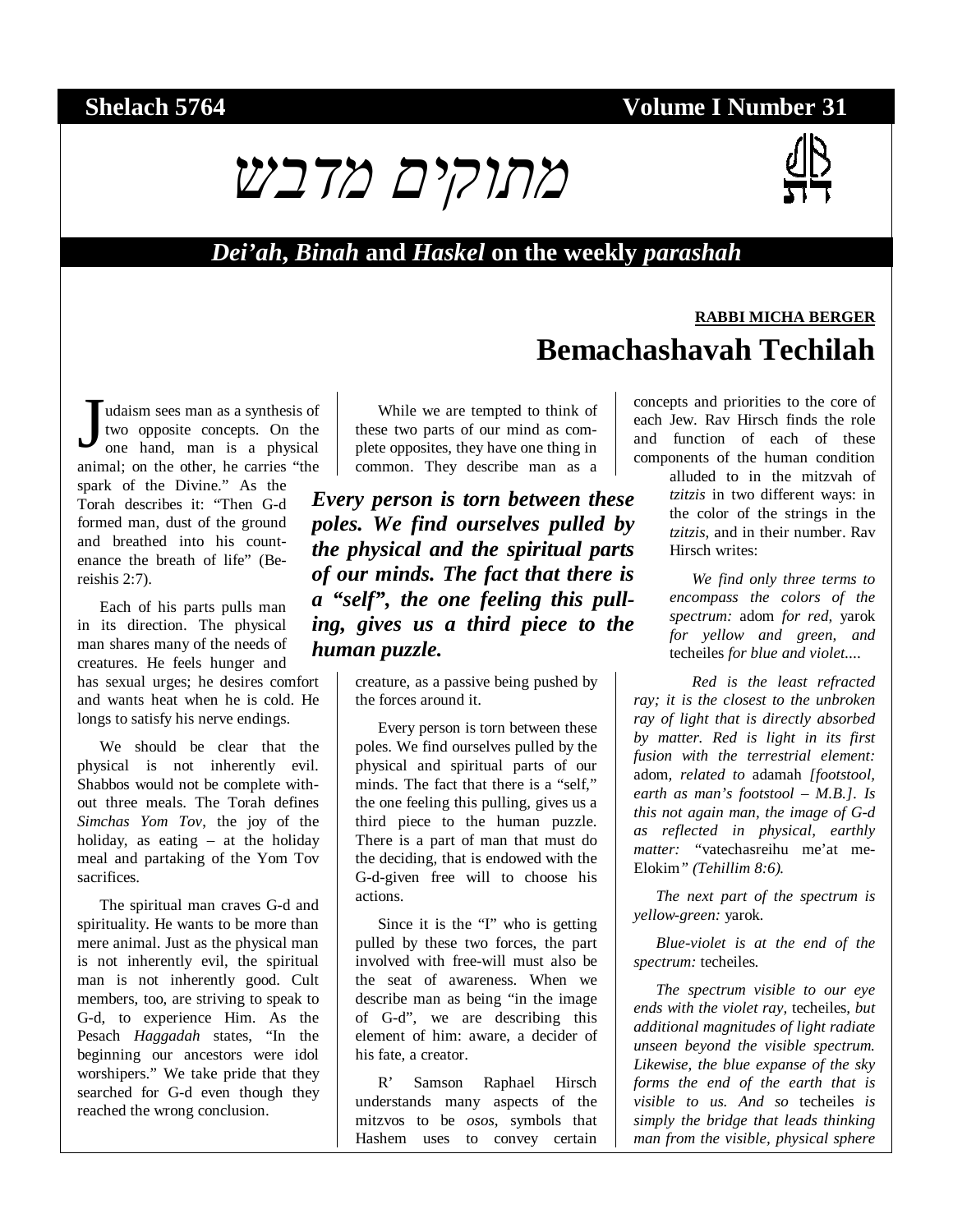*of the terrestrial world, into the unseen sphere of heaven beyond...*

Techeiles *is the basic color of the sanctuary and of the High Priest's vestments; the color blue-violet representing heaven and the things of heaven that were revealed to Israel... no other color was as appropriate as*  techeiles *to signify G-d's special relationship with Israel. A thread of*  techeiles *color on our garments conferred upon all of us the insignia of our high-priestly calling, proclaiming all of us: "*Anshei kodesh tihyun li *– And you shall be holy men to Me" (Shemos 19:6).* 

*If we now turn our attention to the* p'sil techeiles *on our* tzitzis*, we will note that it was precisely this thread of* techeiles *color that formed the* krichos *[widings], the*  g'dil *[chord], the thread wound around the other threads to make a cord. In other words, the vocation of the Jew, the Jewish awareness awakened by the Sanctuary, that power which is to prevail within us, must act to unite all our kindred forces within the bond of the Sanctuary of G-d's law.*<sup>1</sup>

By wrapping a blue thread around the others we are demonstrating a fundamental principle. Physicality and mental exploration have great value, but only as tools. The end must be to strive to go beyond the spectrum, to reach to be closer to Hashem than we are today.

Elsewhere, R' Hirsch explains the concepts symbolized by the numbers 6, 7, and 8. Dr. Isaac Levy includes this explanation in his English translation of Hirsch's commentary to this week's *parashah*:

*The origin of this meaning is to be found in the work of the Creation. The visible material world created in six days received with the seventh day* 

1 Collected Writings, vol. III p. 126

*a day of remembrance of, and bond with its invisible L-rd and Creator, and thereby its completed consummation. Similarly the symbolism of the number seven in the* Menorah *in the Temple, in the* Mussaf *offerings, in the sprinklings of the blood on*  Yom Kippur*, in the Festivals of*  Pesach *and* Succos*, in* Shabbos*,*  Shemitah, Tumah *etc. etc. The* 

*Physicality and mental exploration have great value, but only as tools. The end must be to strive to go beyond the spectrum, to reach to be closer to Hashem then we are today.* 

> *symbolism of the number eight: starting afresh on a higher level, an octave higher. The eighth day for*  Milah*,* Shemini Atzeres *and Israel as the eighth of G-d's Creations. With the creation of Israel G-d laid the groundwork for a fresh, higher mankind and a fresh higher world, for that* shamayim chadashim *and the*  eretz chadashah *for which Israel and its mission is to be the beginning and instrument (Yishayahu 65:17).*

> *So that there are three elements in us. (a) our material sensuous bodies, like the rest of the created visible world = 6; (b) the breath of free will, invisible, coming from the Invisible One = 7; (c) the calling of Jew, coming from the historical choice of Israel* =  $8<sup>2</sup>$

> This, too, parallels the understanding of man that we have outlined. The six is physical, the seven represents free will, and the eight is man's striving to be something more. *Tzitzis*, worn so that "you shall remember and do all My commandments", is explained in this light.

## **2** *Mesukim Midevash*

*These are the three elements out of which the* tzitzis *threads are woven. All these three elements are given to us, are woven into our being and are to be realized in completing our calling. But in these three energies two are to be the directing and ruling ones; the "six" in us is to subordinate itself to the seventh and eighth which are also given as part of* 

*us, and is to allow itself to be overcome, wound round, by the firm restraining bonds of duty.... Once the bodily sensuality has submitted itself to the bonds of duty through the Divine and Jewish elements, it becomes completely equal to its brotherenergies, and like them, is to expand in free development within the limits of Jewish human duty.* 

*The physical man finds expression, but only after he has been channeled and guided by G-d-like free-will and a drive to surpass nature. This is the essence of Hirsch's vision of* Torah Im Derech Eretz *– Torah with the way of the world. Man's goal is not to strive for spirituality to the exclusion of the physical, but rather to use the physical drives as tools for human growth.* 

In Hirschian thought, the complete human masters the art of six and seven, the physical and the mental. Notice that Hirsch calls the seven divine, not the eight of the spiritual creature. It is the free-will that makes man like G-d, merely being a passive resident of heaven pales by comparison.

According to the Rambam, it is the *eighth* string which is the *techeiles*. In this way the *tzitzis* instructs each Jew that he has the tools to strive for something beyond mere human. He must take his physical resources and divine intellect and apply it to the spiritual realm.

 <sup>2</sup> Commentary to Bamidbar 16:41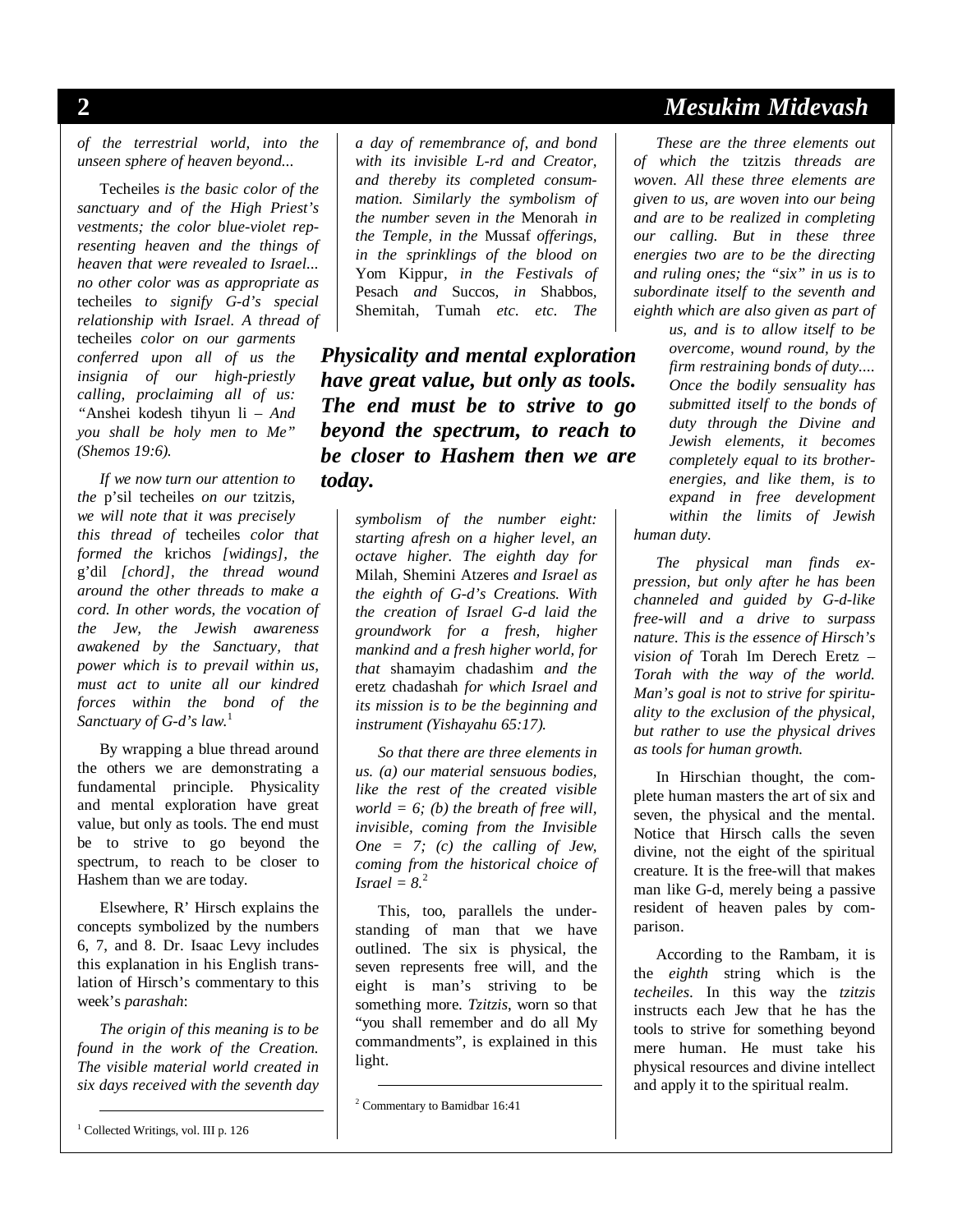hen the spies came before Moshe, all twelve of them princes of the When the spies came<br>of them princes of the<br>various tribes – with the notable exception of the tribe of Levi that did not send a spy, Moshe singled out Hoshei'a bin Nun. Moshe changed his name to Yehoshua, thereby blessing that "May G-d save you from the counsel of the spies."<sup>1</sup> Why, of all the spies, did Moshe single out Yehoshua to give a blessing? Is it merely because Yehoshua was Moshe's protégé or is there another reason for this behavior? It would seem that Moshe should have blessed all of the spires, or at least the first one.

We have commented before on the messages that can be found in the order in which the Torah lists things.<sup>2</sup> There is always a reason to the order of a list and, frequently, the explanation can offer a significant lesson. When listing the spies whom Moshe sent to Israel, the Torah gives their names in a puzzling sequence (Bamidbar 13:4- 15):

- 1. Reuven (Shamua ben Zakur)
- 2. Shimon (Shafat ben Chori)
- 3. Yehudah (Kalev ben Yefuneh)
- 4. Yissachar (Yigal ben Yosef)
- 5. Ephraim (Hoshei'a ben Nun)
- 6. Binyamin (Palti ben Rafu)
- 7. Zevulun (Gadiel ben Sodi)
- 8. Menashe (Gadi ben Susi)
- 9. Dan (Amiel ben Gadi)
- 10. Ashur (Sesur ben Michael)
- 11. Naphtali (Nachbi ben Vafsi)
- 12. Gad (Geuel ben Machi)

1 Bamidbar 13:16 and in Rashi

<sup>2</sup> See Bakeish Shalom, Terumah 5764 <http://www.aishdas.org/mesukim/5764/ terumah.pdf>

The Ramban, who is consistently attuned to the order of lists throughout his commentary on the Torah, notes the puzzling order of these spies. It does not list the tribes according to their place of encamp-

*When alarm overcomes people, as in the case of the spies, etiquette is ignored not long after rational thinking is set aside.* 

> ment in the desert, nor in the order of size, nor in the order of the birth of their namesake. Randomness in the order is not an option in the Torah. Therefore, the Ramban asks, what is the order of this list? The Ramban suggests that the order is that of the importance and respectability of the leader. Thus, Shamua ben Zakur was the most respected of the group while Geuel ben Machi was the least. $3$

> R' Ya'akov Kamenetsky suggests another possible explanation.<sup>4</sup> In Devarim, when the story is retold of how the people came to Moshe to ask for spies, the Torah quotes Moshe as saying, "You approached me, all of you, and said, 'Let us send men ahead of us to spy out the land for us...' " (Devarim 1:22). This is in stark contrast to a later verse "You approached me – all the leaders of your tribes and your elders" (Devarim 5:19). In the latter case, first went the leaders of the tribes and then the elders. Presumably, after the elders came younger members. In the former case, everyone came together. As Rashi describes it:

# **RABBI GIL STUDENT Bakeish Shalom**

*[All of you together] in a hodgepodge* (irbuvya)*. But later, he [Moshe] said, "You approached me, all the leaders of your tribes and your elders, and you said, 'Look, etc.' " That approach was proper – the young people showed respect for the elders, letting them them go ahead of them, and the elders showed respect for the leaders, letting them go ahead of them; but here you approached me, all of you, in a hodgepodge – the young pushing aside the elders, and the elders pushing aside the leaders.*<sup>5</sup>

A significant part of the sin of the spies was the attendant lack of faith in G-d. The people were so worried that they all ran to Moshe, pushing and shoving, ignoring proper protocol, generally panicstricken. In a normal situation, when calmness reigns, youngsters allow elders to proceed first and the leaders go even before them. But when alarm overcomes people, as in the case of the spies, etiquette is ignored not long after rational thinking is set aside. This panic that led to the *irbuvya* is a fundamental aspect of what went wrong in the episode of the spies.

Reb Ya'akov points out that this can be seen among the spies themselves as well. The Torah starts listing the spies by the age order of their tribe's namesake. First came Reuven, then Shimon, then Yehudah (Levi had no spy), and then Yissachar. Based on age order, Zevulun should have been listed after Yissachar but he is not. Why not? Reb Ya'kov suggests that, at this point, panic struck even

 <sup>3</sup> Ramban, Commentary to Bamidbar 13:4 4 Emes LeYa'akov, Bamidbar 13:4